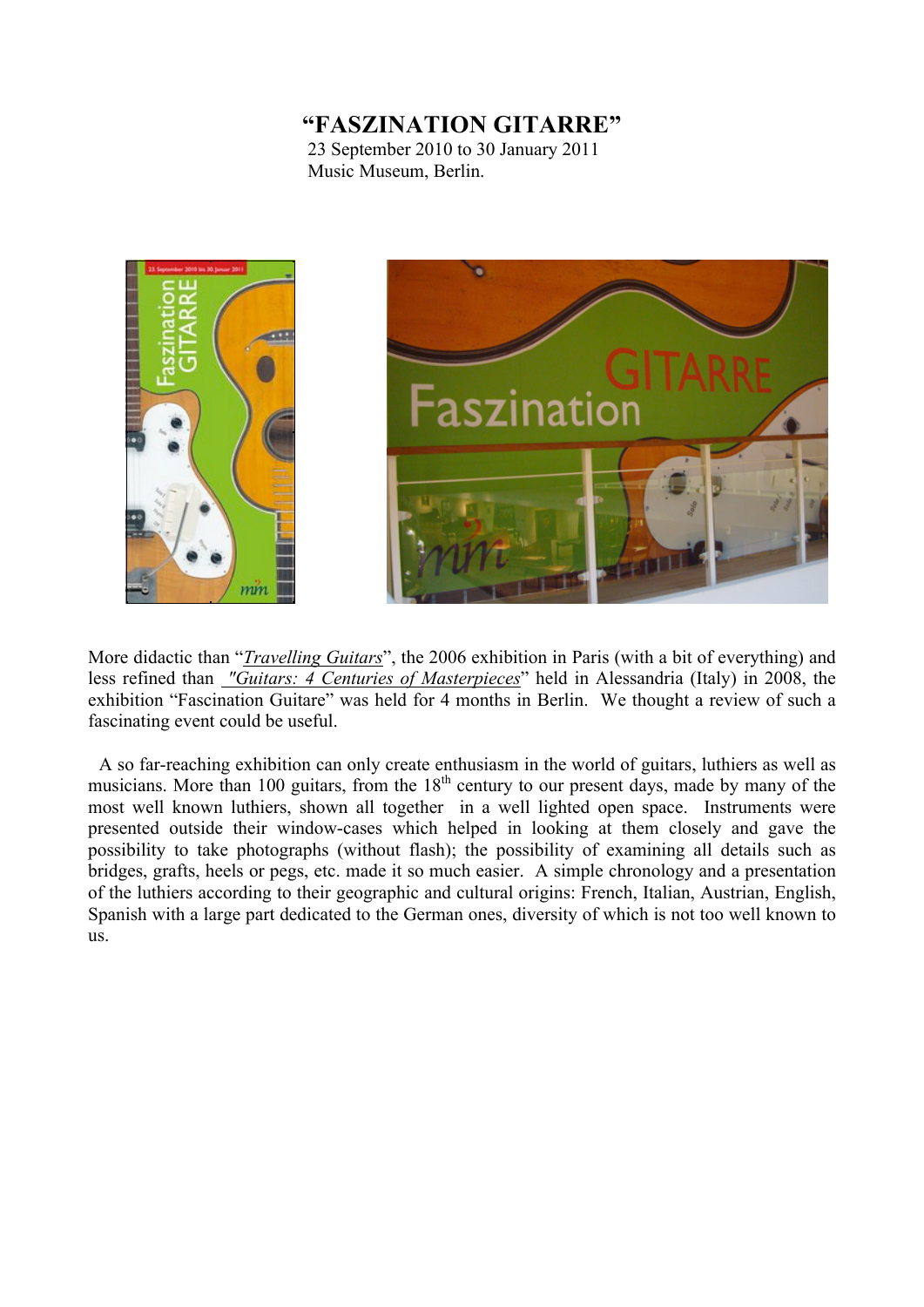

This event took place in an important museum, rich of numerous instruments of the patrimony of all kinds, in a European capital.

A fantastic exhibition that we visited with enthusiasm..



However, a slight hitch! it is too bad that the curators did not mention the modifications done on the instruments: substitution of bridges, shorter necks, transformed heads, etc. and the fact that, without the right expertise, some attributions were wrong. We are also sorry that the catalogue (weighing more than 1 kilo) reproducing almost all the guitars in the exhibition, each with its technical data, was not translated in English for the benefit of all European visitors– taking into consideration the importance of the exhibition – and that a sketch, even simple, showing each instrument's fan bracing would have been an extremely valuable information.